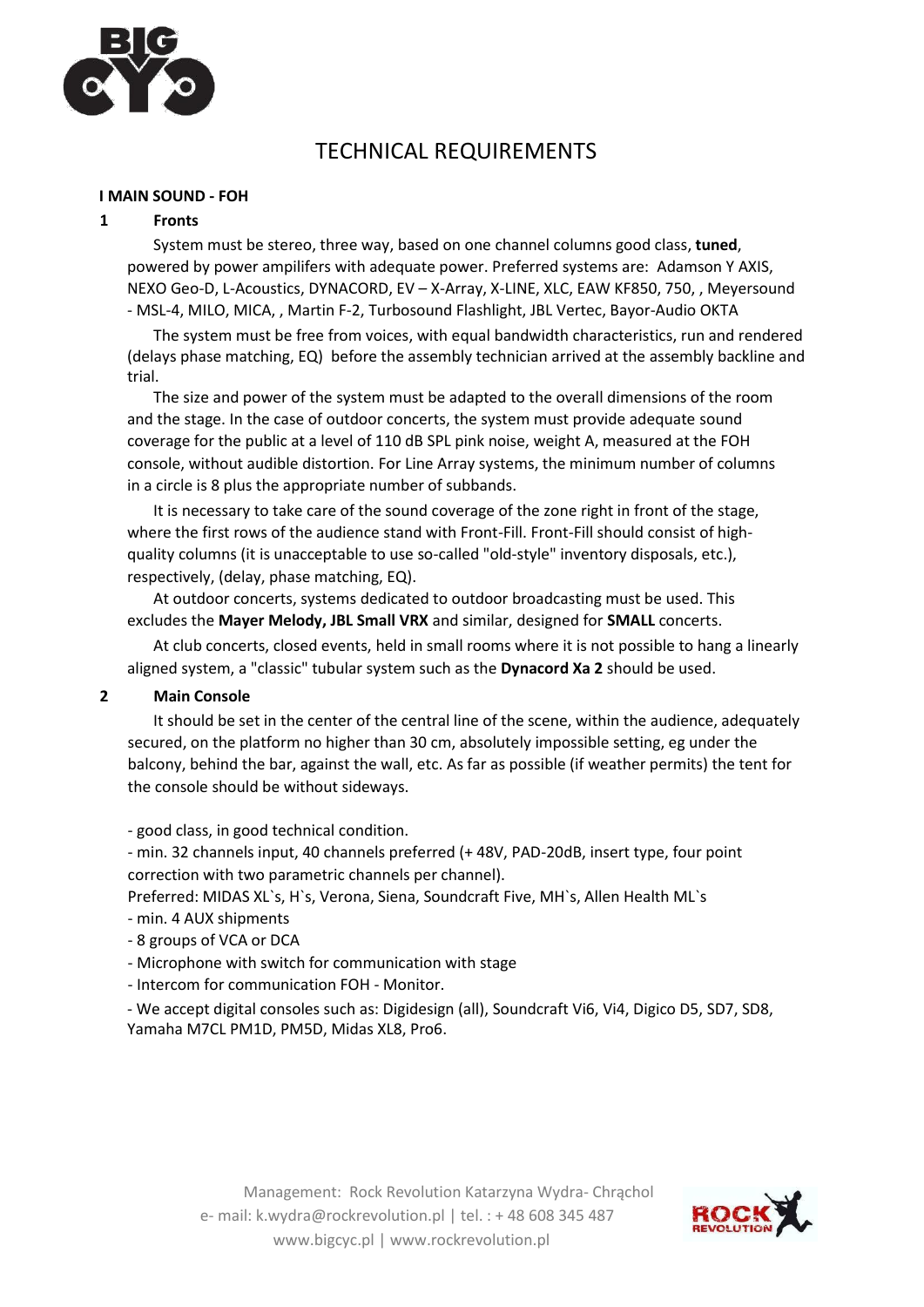

## **3 Periphery**

- stereo 31 points GRAFIC EQ - KLARK TEKNIK DN360, inserted into STEREO OUT output.

- Parametric EQ in suspended array arrays with the option of using an LSF filter (low frequency shelf). This can be done in the system processor or in the digital console provided that the EQ will only affect the array and not the sum of the LR.

- minimum of 3 effect processors with one of them must be Yamaha SPX990 / 2000 or Lexicon MPX 500 the other two from companies such as: YAMAHA SPX series, REV, PRO R3, LEXICON, T.C. ELECTRONIC M-ONE, D-TWO, M-2000, M3000

- min 6 high quality compressors, DBX 166xl, BSS DPR-402, DPR-404, Klark Teknik (except for Square ONE series)

- 8 good class noisegates from companies such as: DBX, BSS, Klark Teknik (except Square ONE) with smooth adjustment of parameters: ATTACK, HOLD, RELASE, TRESHOLD - CD player

#### **- A lead-out cable with a small jack connector (for mp3 player)** hooked up so that the sound can be sent to the monitors.

## **II MONITOR SYSTEM** :

## **1 Monitor console:**

Located in a place that provides direct bilateral visual contact of the monitor acoustics with all the musicians on the stage.

- min. 32 channels (PAD-20dB, insert, four point correction with two parametric means) minimum 5 AUX mono plus 2 stereo AUX to control drum driver's, keyboard and guitarist's in-ear systems. When using Sidefilli, minimum 6 AUX mono plus 2 AUX stereo. - for each AUX inserted (**necessarily!**) 31-point. GRAPHIC EQ (does not apply to digital tables if they have "internal" equalizers on AUXs). This does not apply to in-ear tracks as well.

We accept the following digital consoles: Behringer: X32, M32; Yamaha: M7Cl, PM5D, CL5, CL3; Soundcraft Vi series; Digidesign; Midas PRO2, PRO2C, PRO3, PRO6. The use of a digital console other than the aforementioned one needs to be approved by the team monitor each time; Tomasz "Wierzba" Wierzbicki, tel: +48 733 871 122, mail: wierzba70@o2.pl

**All monitor tracks should be up and running (EQ antialiasing) before the arrival of the band backline! Earphones should also be hooked up and running (tuned transmitter with receiver, switched to stereo). In a word, the system is ready to start rehearsing with musicians immediately!**

## **2 Monitors**

- Needed 7 monitors plus 1 standing at the monitor console, one type, armed with identical speakers. We need only 4 monitors in case of small rooms. Monitors from the scene are dotted with dotted lines that can be dispensed with. (please look at the technical draving of the stage, last page)

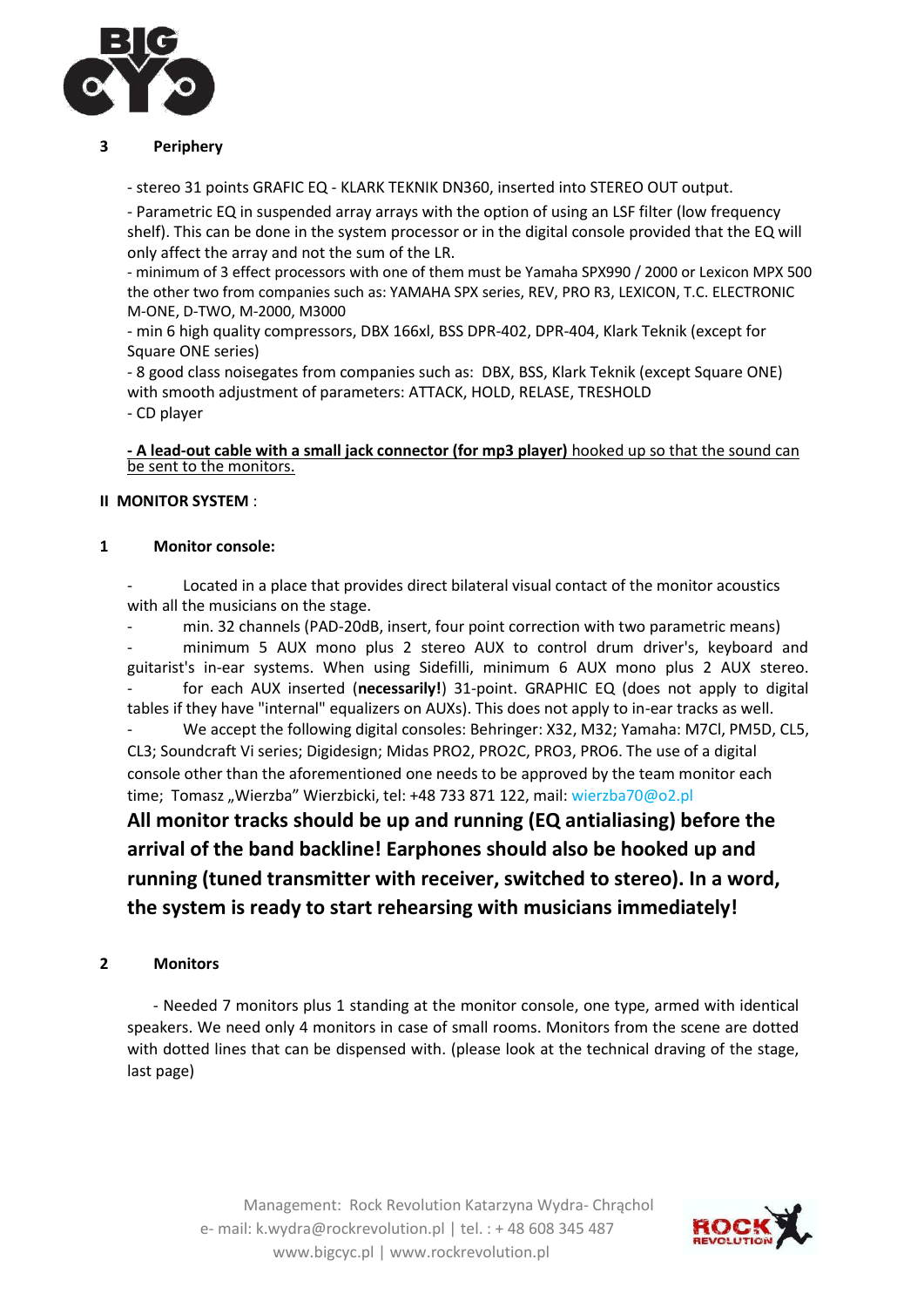

- 1 subbass of high efficiency instead of drumfill (M9) as low frequencies to the drum system. The subbase must be positioned behind the drummer's back! Please consider this when installing / setting up drum platforms! Sidefill mono (big scene)

## 3 **In-ear.** We need 3 Sennheiser G3 earbuds and one standard pair of headset

 M4 M5 ( keyboard player Gadak) – TRS line (Jack) to tap into personal keyboard mixer M6 i M7 (guitar player Maras) – stereo line 2 x XLR for IEM transmitter M8 M9 ( drummer Dżery) – stereo line 2 x XLR for IEM transmitter M10 M11 (guitar player Pretty Roman) stereo line 2x XLR for IEM transmitter Monitor Out L and R - Stereo monitoring for the monitor, regardless of wedge

## **4 Ambients**

Two capacitive microphones in A-B or ORTF (Near-Coincident Pair) are needed to collect sound from the public. These microphones should be placed and attached to the monitor console before the arrival of the band backline.

## **III STAGE**

1. Need a stable platform under the drums and min. 3m x 6m and height 30 ÷ 40 cm. In other words, a platform for two sets of drums. The platform must be on wheels so that it is possible to adjust its position on the stage to the needs of the musicians. There may be two 3m x 3m platforms, of course also on wheels. On the podium or behind it must stand the subbass for the drummer (M9).

2. **OPTIONAL** For concerts in the halls, an acoustic plexiglass is required, (minimum height 160cm, consisting of 4 ÷ 5 elements 60cm wide) to enclose the drums. The height of the ceiling above the stage is also significant - this information should be given to the acoustic team 1-2 weeks before the concert.

#### **3 Microphone stands**:

10 big one 8 small one

# **Within 1-2 weeks before concert contact with sound producers are required;**

# **Czubek GSM 500 269 395 – aspects of FOH,**

**and Tomas Wierzba GSM 733 871 [122, email: wierzba70](mailto:122,%20%20email:%20wierzba7)@o2.pl – aspects of monitors**

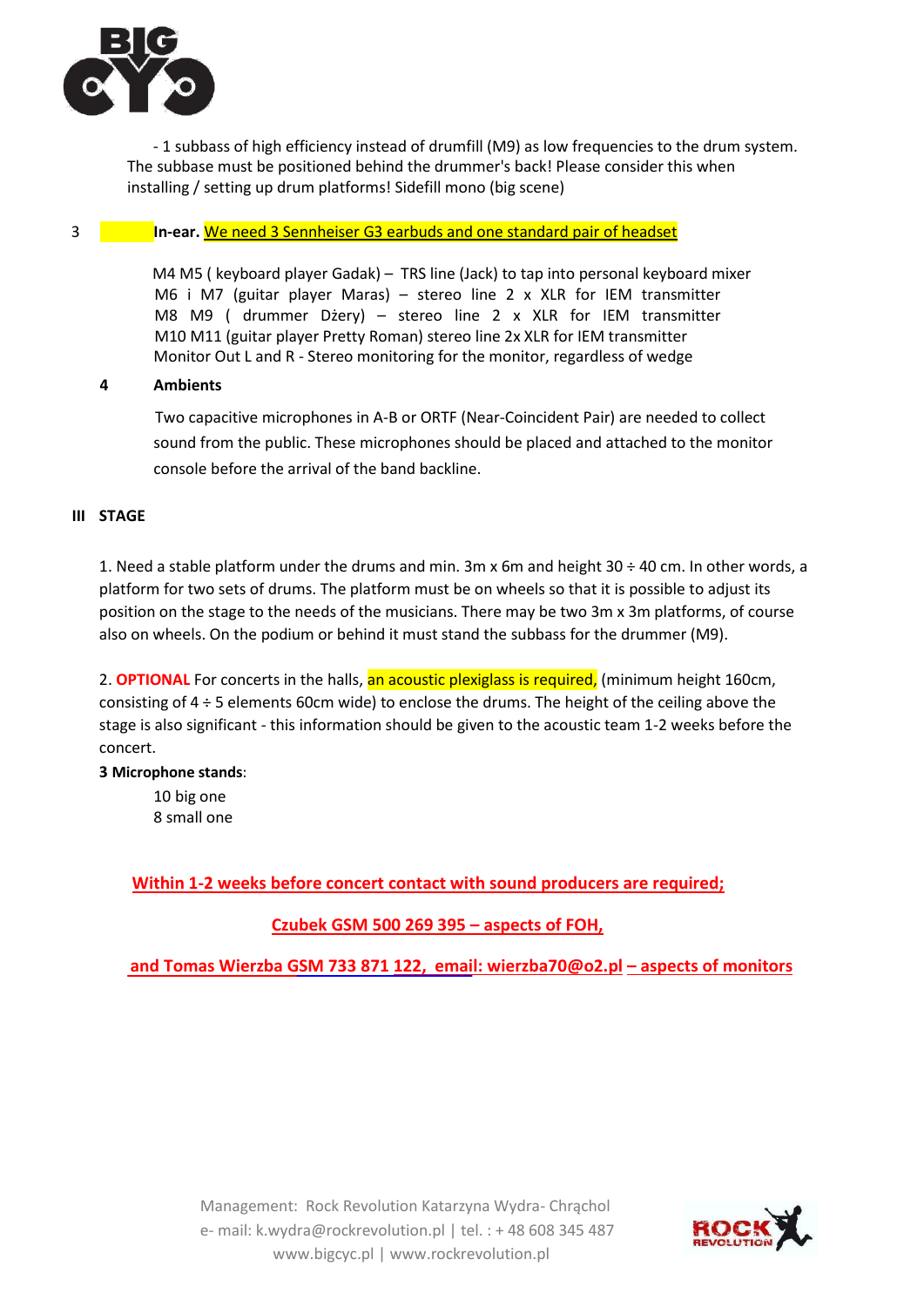

|       |                   |                               |                                            |        | Monitor           |
|-------|-------------------|-------------------------------|--------------------------------------------|--------|-------------------|
| notes | Chan.             | Instrument                    | Connection type.                           | Insert |                   |
|       | 1.                | <b>Bass drum</b>              | AUDIX D6, Ev N/D868<br><b>SHURE Beta52</b> | Gate.  | <b>YES</b>        |
|       | 2.                | Snare drum(top)               | <b>SHURE SM57</b>                          | Gate   | <b>YES</b>        |
|       | 3.                | Snare drum (bottom)           | <b>SHURE SM57</b>                          | Gate   | <b>YES</b>        |
|       | 4.                | <b>Timbales</b>               | <b>SHURE SM57</b>                          | Gate   | <b>YES</b>        |
|       | 5.                | Hi-Hat                        | SM81                                       | Comp.  |                   |
|       | 6.                | Tom 1                         | AUDIX D2, SEN.e604,<br>MD421, SHURE Beta56 | Gate   | <b>YES</b>        |
|       | 7.                | Tom <sub>2</sub>              | As above                                   | Gate   | <b>YES</b>        |
|       | 8.                | Tom <sub>3</sub>              | As above                                   | Gate   | <b>YES</b>        |
|       | 9.                | OH left                       | AKG C414, AT4040, AT2020                   |        | <b>YES</b>        |
|       | 10.               | OH right                      | AKG C414, AT4040, AT2020                   |        | <b>YES</b>        |
|       | 11.               | <b>Bass</b>                   | XLR(amp's DI)                              | Comp.  | <b>YES</b>        |
|       | $\overline{12}$ . | <b>Bass mic</b>               | R20, AUDIX D6, Ev N/D868                   |        |                   |
|       | 13.               | Electric Guitar (left)        | <b>SHURE SM57</b>                          |        | <b>YES</b>        |
|       | 14.               | <b>Electric Guitar (left)</b> | SENHEISER e906; MD 421                     |        |                   |
|       |                   |                               |                                            |        | <b>YES</b>        |
|       | $\overline{15}$ . | Electric guitar (right        | SENHEISER e906; MD 421                     |        |                   |
|       | $\overline{16}$ . | Electric guitar (right)       | <b>SHURE SM57</b>                          |        | <b>YES</b>        |
|       |                   |                               | XLR (output from                           |        |                   |
|       | 17.               | Piezzo                        | Pedalboard                                 | Comp   | <b>YES</b>        |
|       | 18.               | Key MONO (Moog)               | Di-box                                     |        |                   |
|       | 19.               | <b>Key Roland L</b>           | Di-box                                     |        | <b>YES</b>        |
|       | $\overline{20}$ . | <b>Key Roland R</b>           | Di-box                                     |        | <b>YES</b>        |
|       | $\overline{21}$ . | <b>Key Hammond L</b>          | Di-box                                     |        | <b>YES</b>        |
|       | $\overline{22}$ . | <b>Key Hammond R</b>          | Di-box                                     |        | <b>YES</b>        |
|       | $\overline{23}$ . | <b>Voc Marek</b>              | <b>SHURE SM-58</b>                         | Comp.  | <b>YES</b>        |
|       | $\overline{24}$ . | Main VOC Dżej Dżej            | <b>SHURE SM 58</b>                         | Comp.  | <b>YES</b>        |
|       | 25.               | Voc Skiba                     | <b>SHURE SM58 Wireless</b>                 | Comp.  | Only for Skiba    |
|       | $\overline{26}$ . | <b>Voc Pretty Roman</b>       | <b>SHURE SM58</b>                          | Comp.  | <b>YES</b>        |
|       | $\overline{27}$ . | Voc Gadak                     | <b>SHURE SM58 (Y spread)</b>               | Comp.  | <b>YES</b>        |
|       | $\overline{28}$ . | <b>AMBIENT</b>                | Cond. Mic. Tow. audience                   | Comp.  | Only inear        |
|       | 29.               | <b>AMBIENT</b>                |                                            | Comp.  | <b>Only inear</b> |
|       |                   |                               | Jack 3,5 stereo at the                     |        |                   |
|       | 30.               | <b>Intro L</b>                | nonitor console                            |        |                   |
|       | 31.               | Intro R                       | As above                                   |        |                   |
|       |                   |                               |                                            |        |                   |
|       |                   |                               |                                            |        |                   |
|       |                   |                               |                                            |        |                   |